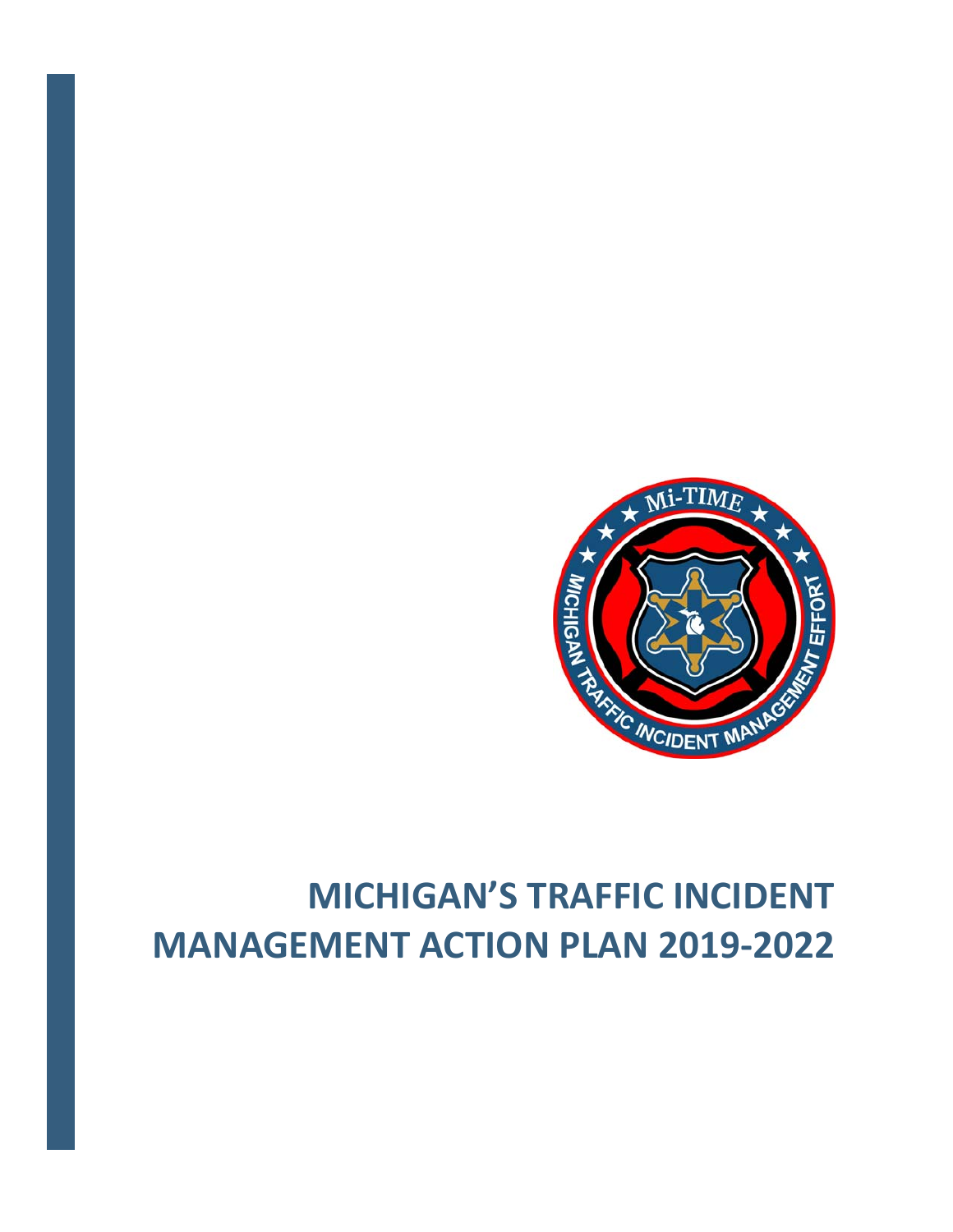# **MICHIGAN'S TRAFFIC INCIDENT MANAGEMENT ACTION PLAN 2019‐2022**

#### **DISCLAIMER STATEMENT**

This document was prepared by the Traffic Incident Management (TIM) Action Team. It is considered a living document and is a compilation of activities and initiatives to address TIM in Michigan.

The TIM Action Team is part of a network of committees comprised of local, state, federal, and private partners collaborating with the Governor's Traffic Safety Advisory Commission (GTSAC) to identify traffic safety challenges and comprehensive solutions. The result of these efforts supports achievement of the mission, vision, and goals identified in Michigan's Strategic Highway Safety Plan (SHSP).While the strategies identified in the SHSP were approved by the GTSAC, the activities and initiatives identified in this Action Plan, as well as any opinions or conclusions expressed, are those of the individual TIM Action Team member agencies and not necessarily those of the GTSAC.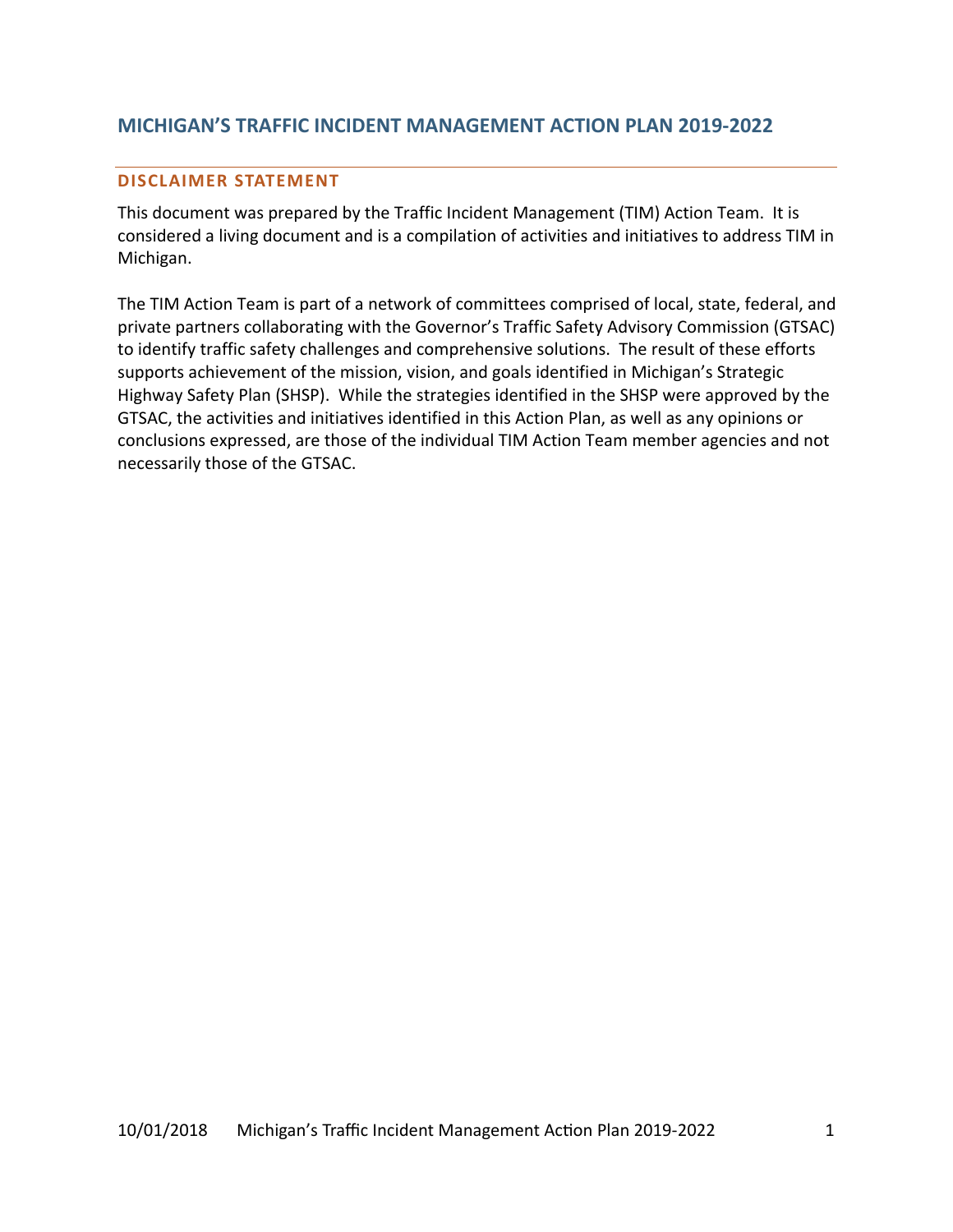#### **OBJECTIVE**

The National Unified Goal (NUG) for TIM is a shared set of objectives for multidisciplinary stakeholders involved in traffic incidents.

- 1. Responder Safety
- 2. Safe, Quick Clearance
- 3. Prompt, Reliable, Interoperable Communication

The objectives were developed by the National Traffic Incident Management Coalition which was comprised of over 20 national organizations and agencies involved in mitigating traffic incidents.

#### **INTRODUCTION**

TIM is the planned and coordinated multi‐disciplinary processes used to detect, respond, and clear traffic incidents as quickly as possible while protecting the safety of on‐scene responders and the traveling public. An incident is defined as any non-recurring event that causes a reduction in roadway capacity. Such events include but are not limited to traffic crashes, disabled vehicles, spilled cargo, floods, and other unplanned natural or man‐made events. Traveler delay is the most common problem associated with highway incidents; however, the occurrence of secondary crashes is the most serious concern. Secondary crashes are often more severe than the primary crash. A side effect of all roadway incidents is the danger posed to on‐scene responders and the traveling public.

Other side effects of incidents include:

- Increased response time by first responders (emergency medical services, police, fire, towing & recovery, medical examiners, etc.)
- Lost time and a reduction in productivity
- Increased cost of goods and services transported by highways
- Increased fuel consumption
- Reduced air quality and other adverse environmental impacts
- Reduced quality of life by sitting in traffic.

**https://www.michigan.gov/gtsac**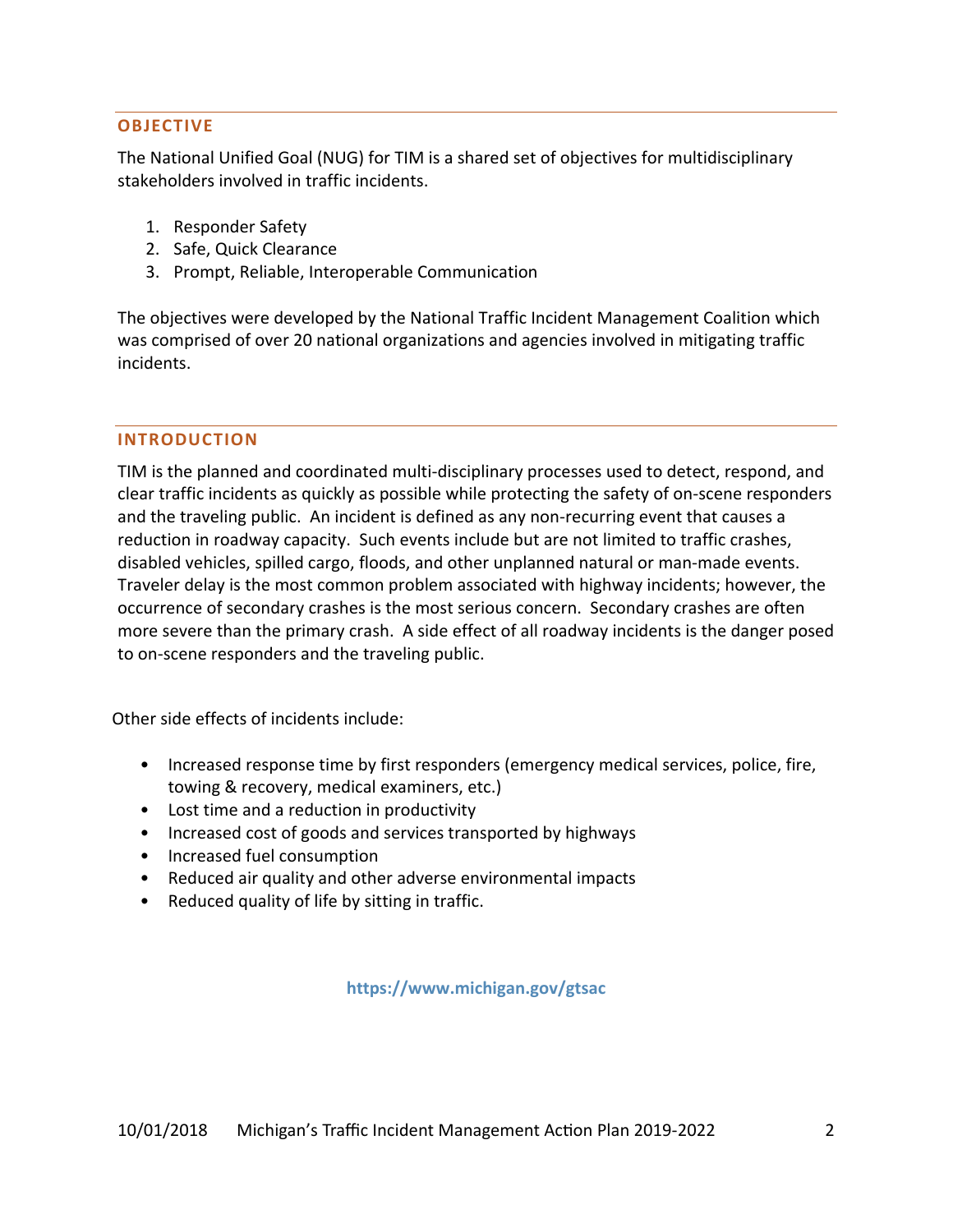#### **GOAL 1**

Increase compliance with high-visibility apparel requirements through education for all 'workers' (worker defined as per Federal Regulation 23 CFR 634) at a traffic incident from 73.8% to 90% by December 31, 2022**.** 

**Strategy** - Promote and educate the use of high-visibility apparel for first responders.

*►* Activity: Educate new first responders on high visibility apparel compliance requirements and benefits in basic academies. Include in‐service training material and roll call training.

*Lead Agencies:* Michigan State Police (MSP), and Bob Adams Towing *Contact Names:* F/Lt. Jim Flegel, Tom Schmiedeknecht, and Terry Adams

 $\triangleright$  **Activity:** Promote high visibility requirements through newsletters and associations. **Lead Agencies:** MSP and Michigan Department of Transportation (MDOT) *Contact Names:* F/Lt. Jim Flegel, Paula Wiese, and Dawn Miller

#### **GOAL 2**

Through a targeted public education campaign, increase public awareness of the Steer It, Clear It Law from 47% to 80% and the Move Over Law from 88% to 95% by December 31, 2022.

*Strategy* – Provide public education on safe, quick clearance, and vehicle removal laws.

- **Activity:** Continue implementation for the Michigan Traffic Incident Management Effort (MI‐TIME)/ Strategic Highway Research Program (SHRP 2) TIM Program, updating program materials as needed to reflect new technologies, best practices, and Michigan specific information for responders statewide. Lead Agencies: MDOT and Federal Highway Administration (FHWA), American Automobile Association (AAA) *Contact Names:* Dawn Miller, Paula Wiese**,** Dave Morena, and Gary Bubar
- *►* Activity: Increase awareness of the Move Over Law with: informational brochure; banners; shirts; social media; newsletter/magazine articles; stickers and magnets; static signs; posters; driver education programs; electronic billboards; gas station TV; Secretary of State branch offices; driver's training (driver improvement programs); increased media effort and public outreach during National Traffic Incident Response Awareness Week (November 11‐17, 2018, and beyond). Lead Agency: Move Over Michigan (Non-profit group) and TIM Action Team *Contact Name:* Bill Byers, and Ron Tennant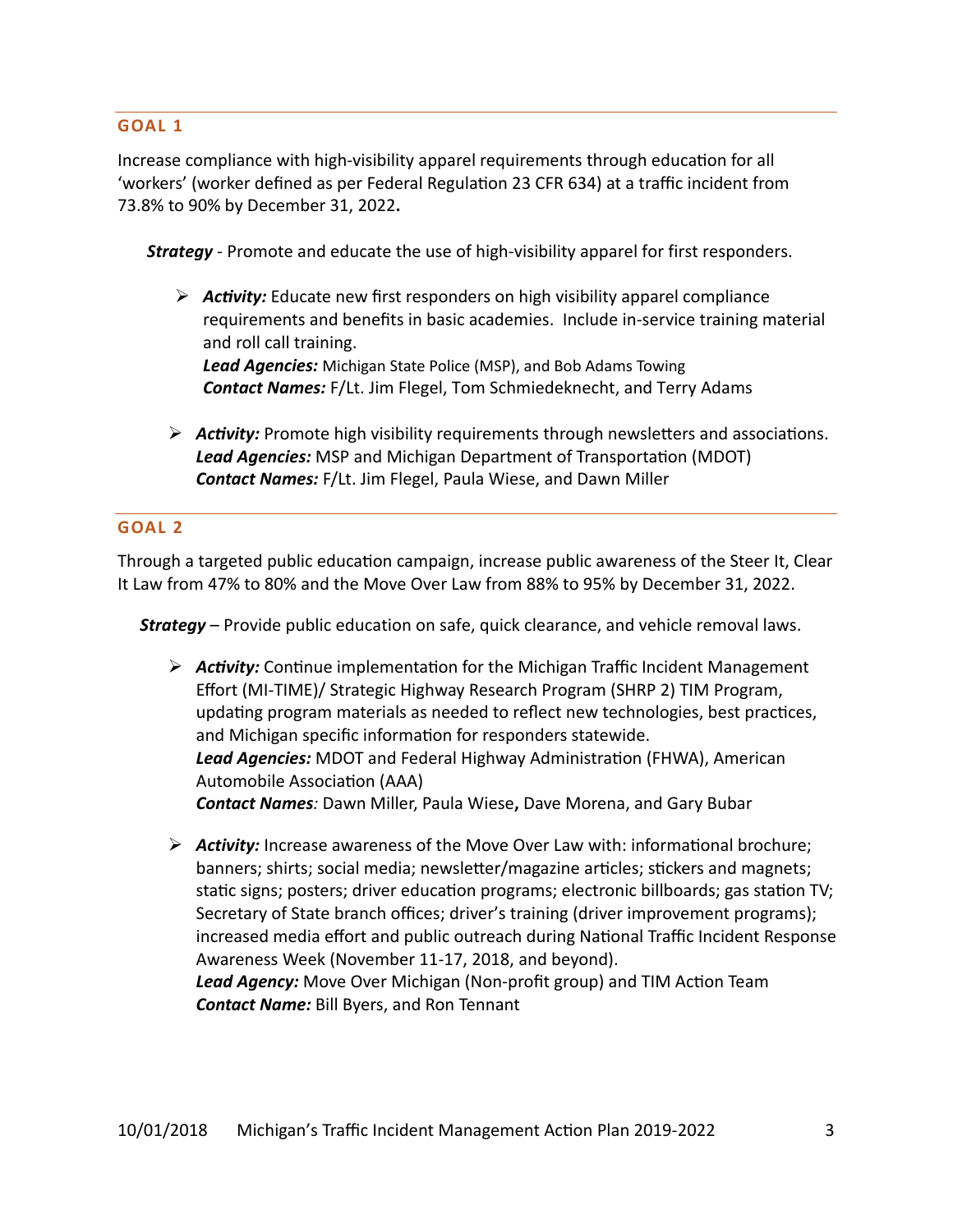## **GOAL 2 (CONTINUED)**

 *Activity:* Use Captain Clear It, Public outreach for Safe, Quick Clearance with: informational brochure; newsletter/magazine articles; stickers and magnets; static signs; posters; driver education programs; electronic billboards; gas station TV; Secretary of State branch offices; driver's training (driver improvement programs); increased media effort and public outreach during National Traffic Incident Response Awareness Week.

*Lead Agencies:* MDOT, FHWA and AAA *Contact Names:* Dawn Miller, Paula Wiese**,** Dave Morena, and Gary Bubar



**► Activity:** Educate agencies, associations and companies on the Hold Harmless Law. **Lead Agency**: TIM Action Team *Contact Names:* Ron Tennant, Dawn Miller, and Paula Wiese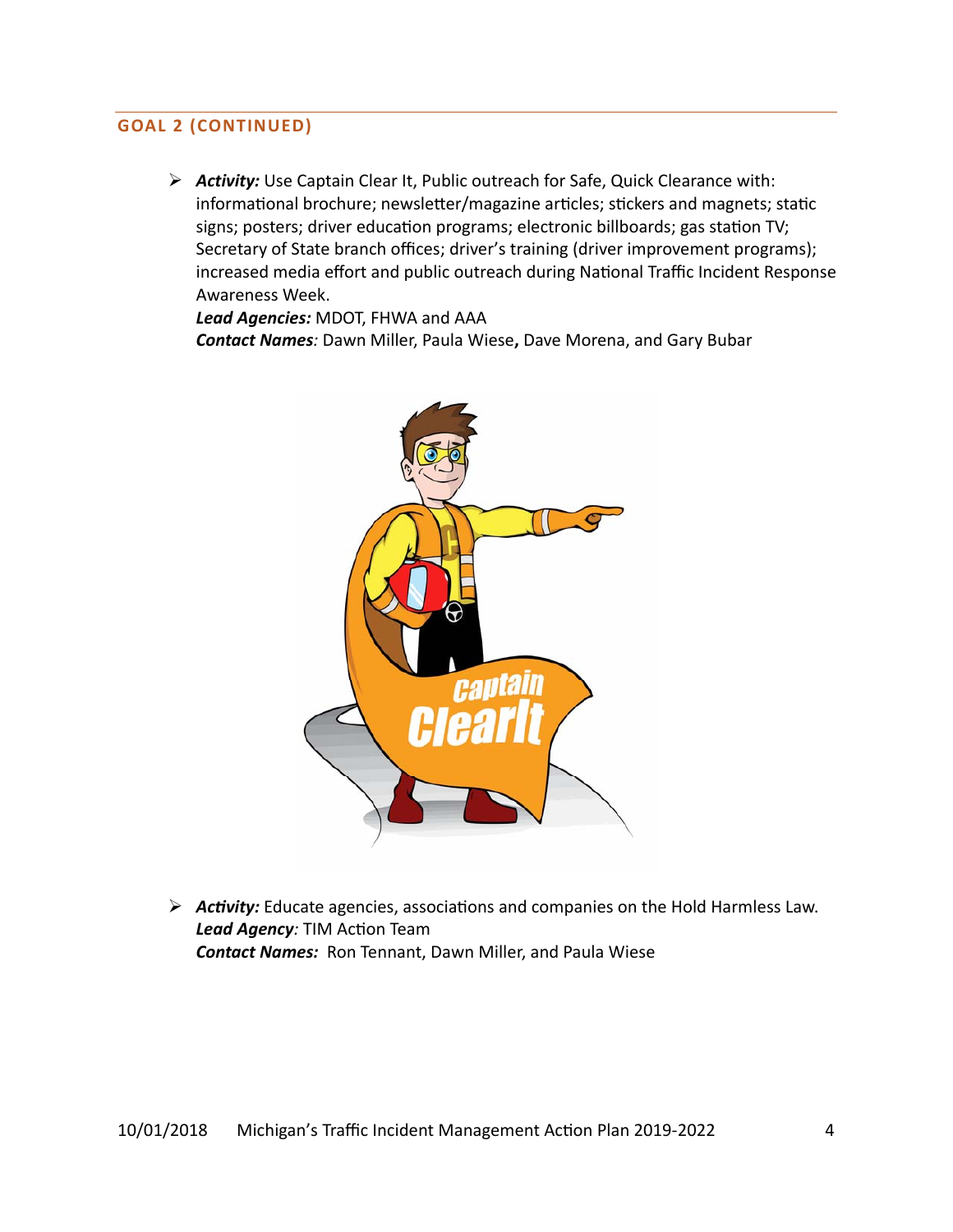#### **GOAL 3**

Continue Mi‐TIME Training to train 50% (16,250) of the first responder community by December 31, 2022.

*Strategy 1 ‐* Coordinate traffic incident response for all responders.

- *►* Activity: Continue implementation for the Michigan Traffic Incident Management Effort (MI‐TIME)/ Strategic Highway Research Program (SHRP 2) TIM Program, updating program materials as needed to reflect new technologies, best practices, and Michigan specific information for responders statewide. *Lead Agencies:* MDOT and FHWA *Contact Names:* Dawn Miller, Paula Wiese**,** and Dave Morena
- *►* Activity: Promote the development and coordination of local TIM teams. Develop a list of existing teams and attend their meetings. Provide materials and invite them to present at TIM Action Team Meetings (share best practices). *Lead Agencies:* MDOT and FHWA *Contact Names:* Dawn Miller, Paula Wiese**,** and Dave Morena
- *►* Activity: Enhance mutual understanding of first responders of the roles and responsibilities at a traffic incident by creating a video, *Who's in Charge in Michigan*? *Lead Agencies:* MSP, Professional Med Team, Inc. and MDOT *Contact Names:* Spl/Sgt. Allan Avery, Tom Schmiedeknecht, Paula Wiese and Dawn Miller
- $\triangleright$  **Activity:** Champion the topic of TIM at conferences, trainings, and executive meetings for all TIM Stakeholder groups. **Lead Agency: TIM Action Team** *Contact Name:* Ron Tennant, Paula Wiese and Dawn Miller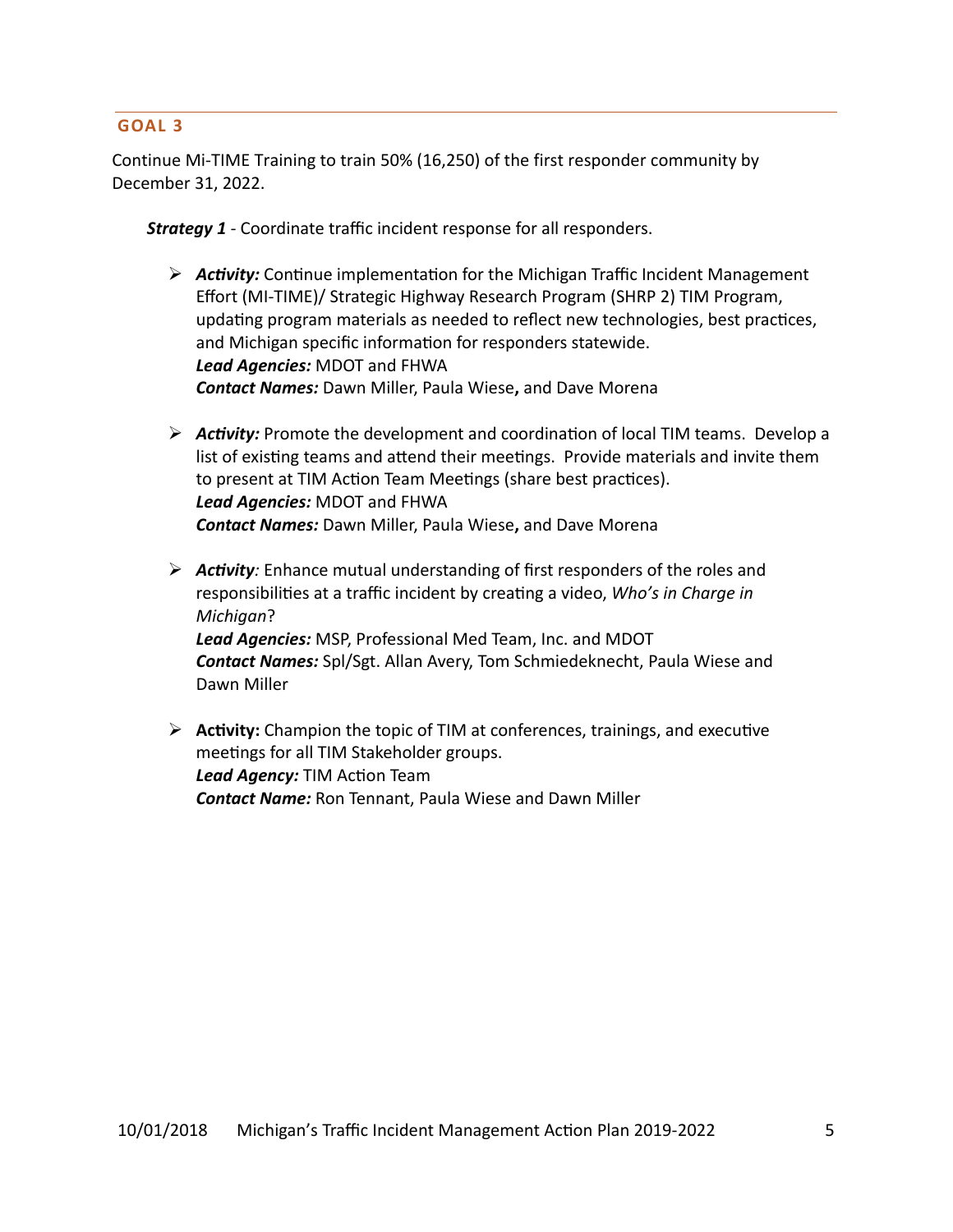### **GOAL 3 (CONTINUED)**

**Strategy 2** ‐ Conduct Mi‐TIME Training for all Stakeholder Groups

- *AcƟvity:* ConƟnue implementaƟon of the Mi‐TIME SHRP 2 Program. Include material updates and Michigan specific items for first responders. Lead Agencies: MDOT, FHWA and TIM Action Team *Contact Names:* Dawn Miller, Dawn Miller, Dave Morena and Ron Tennant
- *Activity:* Share toolbox items with first responders including training materials and examples of standard operating procedures and guidelines. *Lead Agencies:* MSP and Bob Adams Towing *Contact Names*: Spl/Sgt. Allan Avery and Terry Adams
- **EX** Activity: Encourage a TIM general session and breakout sessions at the Traffic Safety Summit and other relevant conferences. **Lead Agencies: TIM Action Team** *Contact Names:* Ron Tennant, Dawn Miller and Paula Wiese